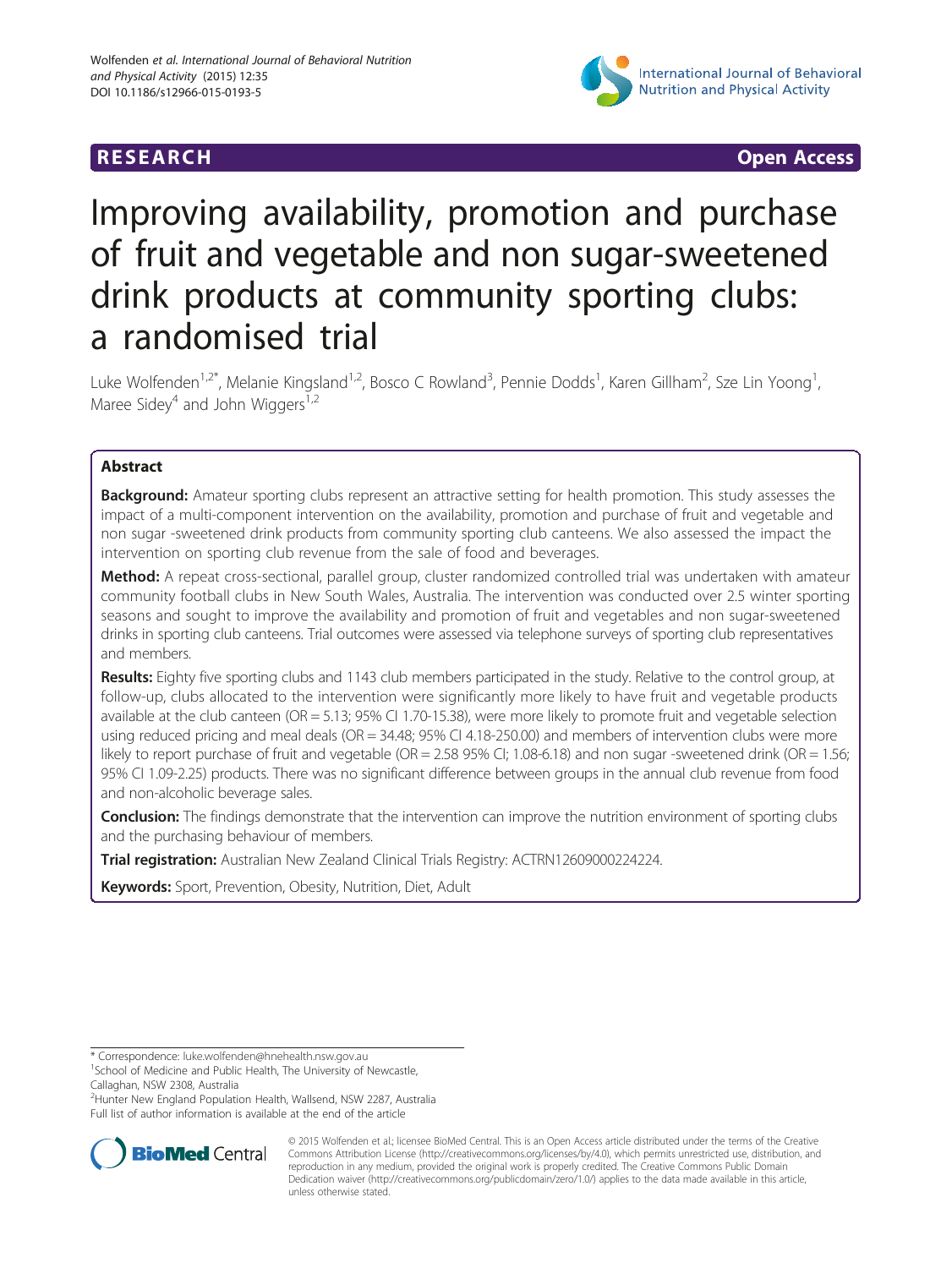# Introduction

Improving public health nutrition represents one of the most promising strategies to averting premature morbidity and mortality from chronic conditions including obesity, cancer and cardiovascular disease [\[1](#page-8-0)]. Inadequate fruit and vegetable intake accounts for 5.8% of disability adjusted life years globally [\[2](#page-8-0)]. Similarly, increasing the consumption of non sugar-sweetened beverages, in particular water, on its own [[3](#page-8-0)] or accompanied by a reduction in sugarsweetened beverages [[4\]](#page-8-0), is associated with a lower risk of obesity and reduced total energy intake [[5](#page-8-0),[6](#page-8-0)].

Consistent with socio-ecological perspectives on health [[7\]](#page-8-0), the World Health Organization [\[8](#page-8-0)] recommends a settings-approach to improve public health nutrition, whereby environments and organisations in which people frequent are modified so that they are more supportive of making healthy food choices. While health promotion interventions have been found to be effective in improving the nutrition environments of settings including the home [[9\]](#page-8-0), schools [\[10](#page-8-0)], or workplaces [[11](#page-8-0)], maximising the public health benefits of setting based intervention requires implementation of nutrition initiatives across other community settings.

One setting that has been increasingly recognised as a promising environment to promote healthy eating is amateur community sport clubs [[12](#page-8-0)]. In European countries [\[13](#page-8-0)], as well as countries such as Canada [[14](#page-8-0)] and Australia [[15](#page-8-0)], amateur sports participation is common. Sporting clubs therefore provide access to large numbers of adults each year. Furthermore, there is considerable scope to improve the nutrition promoting environment within sporting clubs. In Australia, for example, over 90% of sporting clubs sell sugar-sweetened drinks such as soft drink and sports drinks, just one-third sell fresh fruit or vegetables [\[16\]](#page-8-0) and only 20% promote healthier foods to club members and spectators [\[17](#page-8-0)].

Despite the merits of promoting healthy eating at community sporting clubs a number of systematic reviews, for example, have found no controlled studies examining interventions to implement policies aimed at improving health behaviours in sporting organisations [\[18,19](#page-8-0)]. Similarly we have been unable to locate any such trials following an extensive search of the literature. The aim of this study was to assess the effect of a multi-component intervention on i) the availability of fruit and vegetable and non sugar-sweetened drink products at community sporting club canteens, ii) the promotion of fruit and vegetable and non sugar-sweetened drink products at community sporting club canteens and iii) sporting club member purchasing of fruit and vegetable and non sugar-sweetened drink products from community sporting club canteens. Through supporting clubs to increase the availability and promotion of non sugar-sweetened drinks and fruit and vegetable products it is hypothesised that sporting club

members will be more likely to purchase such products. Given sporting club representatives cite concerns regarding the perishability, cost and lack of customer demand for healthy foods from canteens as a potential unintended adverse effect [[16](#page-8-0)], the study also assessed the impact of the intervention on club income from the sale of foods and non-alcoholic beverages from the club canteen.

# **Methods**

#### Design

A repeat cross-sectional, parallel group cluster randomized controlled trial was undertaken with football clubs (clusters) randomized to either control or intervention groups. The study was nested within a trial of an alcohol management accreditation intervention [\[20](#page-8-0)] undertaken in a region that included major cities and rural communities from the state of New South Wales, Australia. Healthy canteen strategies described in this manuscript were integrated into the first and second accreditation levels of the broader three-level alcohol management intervention, with progression of clubs from one level to the next being dependent on clubs implementing both the healthy canteen and alcohol strategies. In addition to working with the sporting club committee and bar staff on alcohol management, research staff (support staff) also assisted staff responsible for canteen operation to implement targeted healthy canteen availability and promotion strategies. The trial findings are reported consistent with the CONSORT statement [[21\]](#page-8-0).

### Participants and recruitment

#### Clubs

All community level, amateur clubs from four football codes (Australian Rules football, Rugby League, Rugby Union and soccer/association football (hereafter referred to as 'football') in the study area were eligible to participate if the club had over 40 members and sold food and alcohol (criteria of the broader randomised controlled trial). In Australia, amateur community football clubs are managed by voluntary club committees and officials. Players participate in weekly organised competition, typically at publicly owned venues during sporting seasons lasting approximately five months per year. A representative was nominated by each identified club to participate in eligibility screening and data collection on behalf of the club. Club representatives from all 328 identified clubs within the study area were interviewed by telephone and, if eligible, invited to participate.

#### Club members

Club members were eligible to participate in the study if they were at least 18 years of age, spoke English and were current members of the club (e.g. players, committee members, spectators/fans or coaches). A quasi-random selection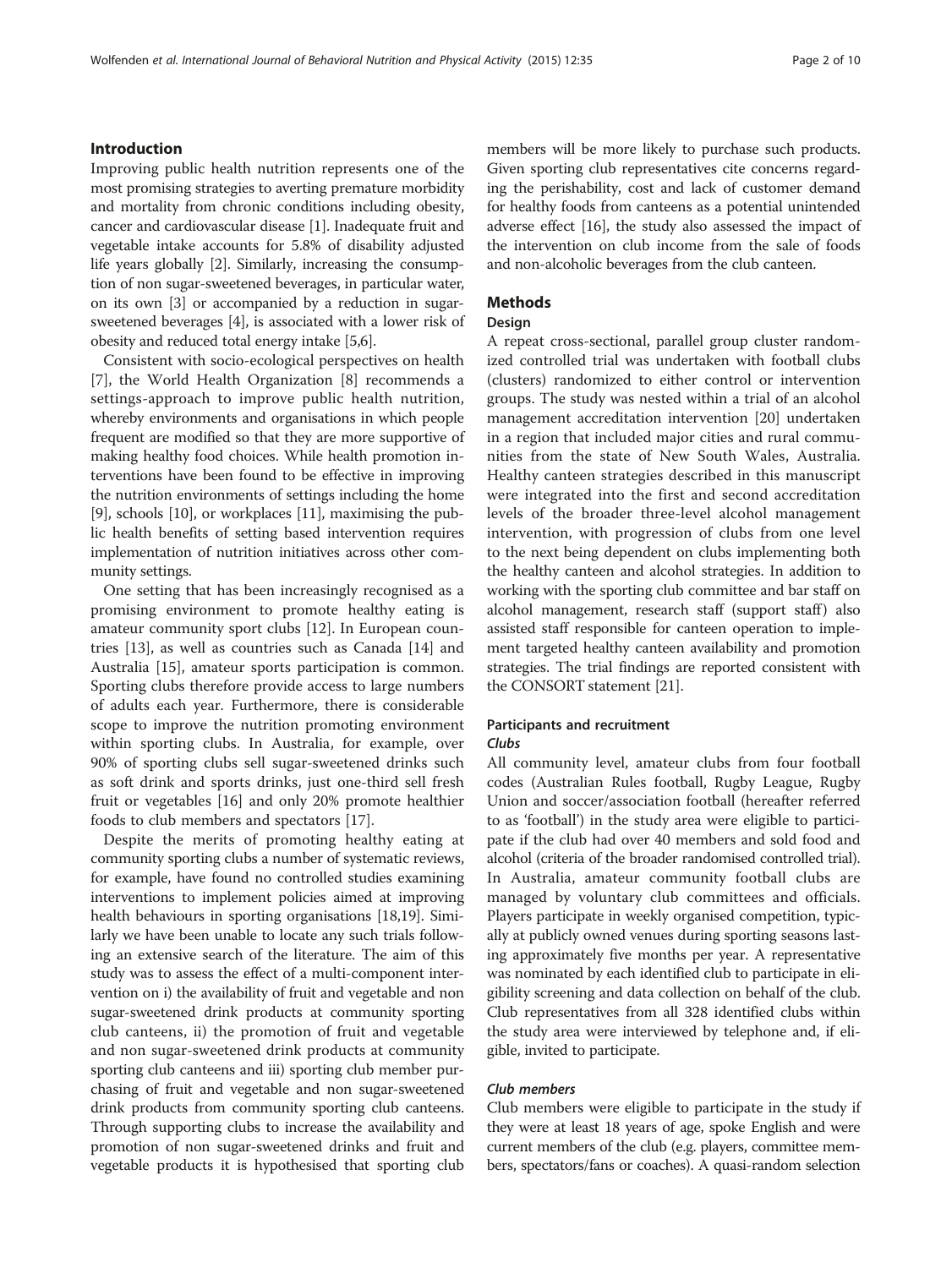process was used to recruit club members for both the baseline and post-intervention cross-sectional surveys, with study information sheets and consent forms distributed by club management to up to 30 members of the club with the most recent birthdays [\[22,23](#page-8-0)]. These members were telephoned by trained research personnel to formally confirm eligibility and consent to participate in the study.

# Random allocation and blinding

Following the completion of baseline data collection clubs were randomly allocated to intervention or control conditions using simple randomization in a 1:1 ratio, stratified by football code and geographic area (based on the postcode of the club). The randomization procedure was performed by a statistician who did not have access to club baseline data, and was not involved in intervention delivery or data collection. Allocation was undertaken using a random-number generator in Microsoft Excel. Research personnel involved in post-intervention data collection were blind to the group allocation of the participating football clubs.

#### Intervention

Like most amateur sporting clubs in Australia, the sale, promotion and pricing of food and beverages through interventions club canteens was managed by volunteer staff [[24\]](#page-8-0). Football sporting club canteens typically operate out of publically owned kiosks, are operational only during sporting events, and have limited food preparation, cooking, or food storage facilities. The intervention for this study sought to improve the availability and promotion of fruit and vegetables and non-sugar sweetened drinks in sporting club canteens, strategies which have been found to be effective in changing consumer purchasing behaviour [\[25](#page-8-0)].

The intervention was developed based on socialecological models of health which suggest that individual, social, cultural and physical environmental factors that operate at multiple levels are key determinants of health behaviours [[7\]](#page-8-0). There is little evidence regarding effective strategies to improve the selection of healthy foods in a community sporting club context. As such intervention strategies suggested to be effective in improving healthy food selection in analogous settings (e.g fast food restaurants) [\[26-31](#page-8-0)] were identified from the literature and selected to address physical, social, cultural and individual factors considered important in influencing club member's canteen purchasing decisions by the research team. Such strategies were broadly characterised as those that targeted the availability and/or promotion (including pricing) of healthy food and beverages purchased. Specifically, over two and a half sporting club seasons, intervention clubs were supported by research staff to implement the following evidence based strategies:

- 1. Availability of healthy food and beverage options Physical environment strategies
	- To improve the physical environment, clubs were to increase availability of fruit and vegetable and non-sugar sweetened beverages [[27,29\]](#page-8-0) by providing a total of six fruit and vegetable (such as fresh fruit, salads or salad sandwiches) and non sugar-sweetened drink (such as water and plain milk) products for sale at their club canteen. Further, clubs were required to ensure at least 75% of non-alcoholic drinks in the canteen fridge were non sugar-sweetened beverages and were positioned in the upper half of the fridge.
- 2. Promotion of healthier food and beverage options Physical environment strategies
	- Promotional strategies to improve the physical environment included encouraging fruit and vegetables and non-sugar-sweetened drink purchase via meal deals (whereby fruit and vegetable products and water are packaged together at a reduce price), signage and posters to draw customers attention to such products [[29\]](#page-8-0). Pricing strategies were also encouraged to ensure that fruit, vegetable and non-sugar sweetened drink products were priced competitively compared to similar less healthy products (such as pricing non-sugar sweetened beverages lower than sugar sweetened beverages) [[26](#page-8-0),[27\]](#page-8-0). Furthermore, clubs were to ensure fruit and vegetable and non sugar-sweetened drink products were displayed within view of consumers at all times and prominently positioned either at eye level, upper half of the fridge or on the counter within the canteen [\[31\]](#page-8-0).
	- Social and cultural strategies
	- To improve the social-cultural environment, the intervention targeted sporting club coaches and the club executive/committee as important sociocultural change agents within the clubs [\[30](#page-8-0)]. Specifically, coaches were asked to recommend all players drink water and consume fruit at half time and following competition games. Furthermore, club executive committee were required to develop a written food and nutrition policy that formally documented the club's commitment to ongoing implementation of the healthy food intervention strategies as well as any additional related strategies the club may be undertaking such as limiting the involvement of the fast-food industry in club fundraising, sponsorship and advertising [\[28,32](#page-8-0)]. Policies were provided to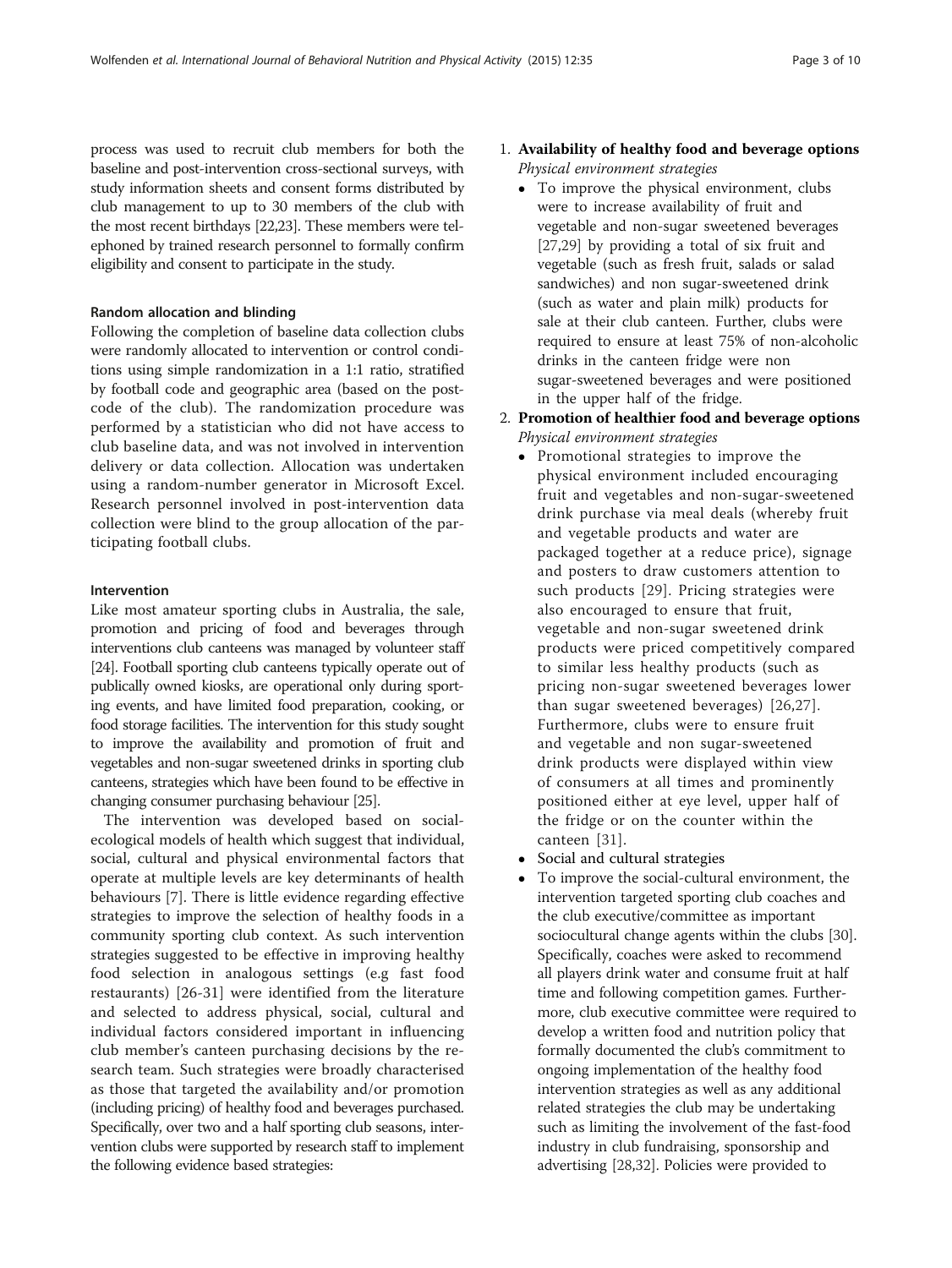members and staff and displayed in social rooms and reviewed annually.

- Individual strategies
- To improve individual club member awareness and attitudes regarding healthy foods and beverages clubs provided healthy food and drink guides/factsheets to parents/players each season. Clubs were also encouraged to display guides/ factsheets in club social rooms and include them in player registration packs [\[33\]](#page-8-0). The fact sheets promoted the benefits of healthy foods and water consumption for sporting performance, and recovery as well as for good health generally.

Clubs could progressively work towards full implementation of the canteen strategies over the 2.5 sporting seasons or could implement all practices simultaneously. In keeping with the notion of developing a health promoting setting, clubs were also encouraged to adopt other strategies consistent with a healthier club canteen such as substitution of higher fat/energy products with lower fat/energy products (e.g. low fat pies and diet soft drink) and introduce other 'healthier' products (lower in energy, fat or sodium) for sale.

# Intervention implementation strategies

The following strategies were employed by the research team to support clubs implement the intervention:

- 1. Human resources: Each club was allocated a support officer to assist the club in implementing required healthy food and drink practices consistent with the criteria described above. Support officers attended a two-day training workshop prior to the delivery of the intervention followed by top-up training sessions and fortnightly supervision meetings with the research manager over the course of the intervention. Support was provided in the form of at least one face-to-face meeting with the club management committee, a face-to-face meeting with the canteen manager, and a follow-up telephone call and email to both club committee and canteen management staff over the 2.5 year intervention period. More frequent contact was provided (including face-to-face, email or phone contact) in instances where clubs requested support or where support staff noted clubs were experiencing difficulty implementing the canteen strategies and clubs were receptive to further contact. During contact with the club committee or canteen managers, support officers would assess current practice/progress toward strategy implementation, set strategy implementation goals, assist action planning and undertake problem solving.
- 2. Recognition and Reward: Implementation of required healthy food and drink practices were recognised

and rewarded through an accreditation framework. Accreditation was achieved when clubs made available and promoted fruit, vegetable and non sugar-sweetened beverage products consistent with that required by the intervention. Incentives such as a certificate of accreditation and merchandise (e.g. counter mats, posters) were provided to clubs when accreditation standards were met.

- 3. Resources: All clubs received a comprehensive hardcopy resource kit that included an implementation manual as well as sample polices, pricing guides, recipes, templates for promotional signs and nutrition and sport information. Electronic versions of these resources were also provided as well as regular newsletter updates throughout the intervention period.
- 4. Workforce development: All clubs were provided with access to online training in nutrition and safe food handling. At least one person from each club, including the person responsible for stocking the canteen, was required to undertake the training. The online training included interactive quizzes and covered dietary guidelines, healthy food and drink options for sports clubs, and safe storage, preparation and handling of food.
- 5. Audit and Feedback: Observational performance audits of intervention group club canteens were conducted during football matches at least once per season during the intervention period to assess and feedback to clubs the implementation of intervention strategies by canteen staff.

# Control group

During the intervention period, control club management received printed resources on topics unrelated to the trial outcomes (such as illicit drug use), to distribute to club members. The intervention clubs also received these resources.

# Data collection procedures and measures

Baseline data were collected June-August 2009 and postintervention data July-October 2012 via scripted telephone survey. All survey scripts were pilot-tested prior to use.

# Club characteristics

Club representatives were asked to provide information regarding the following characteristics of their club: size (number of players and members), football code and postcode of sporting club venue.

# Fruit and vegetable and non sugar-sweetened drink availability, promotion and purchase

At baseline and post-intervention, computer-assisted telephone interview (CATI) [[34](#page-8-0)] surveys were conducted with club representatives to assess the availability of healthy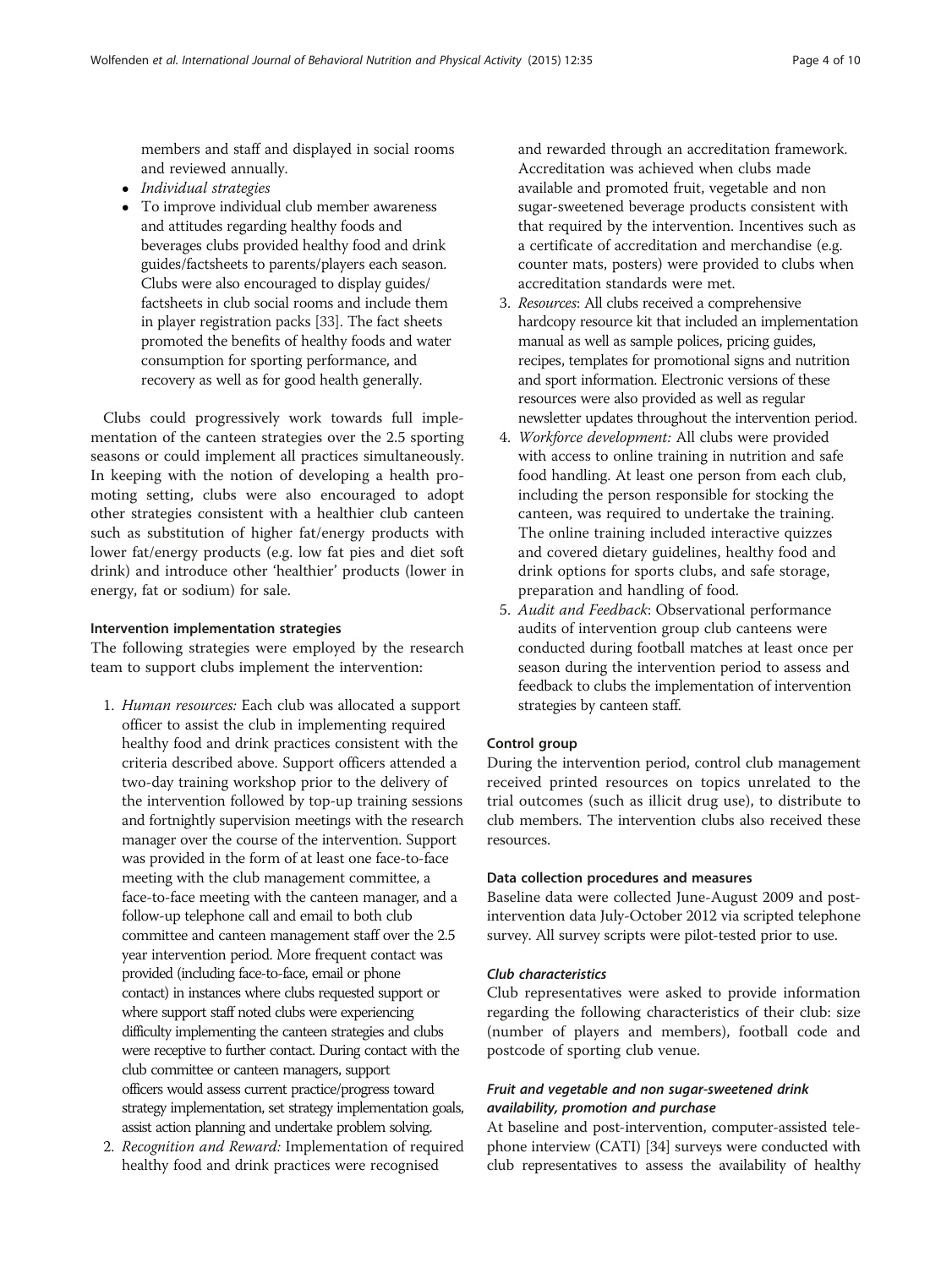food and drink products for purchase from club canteens as well as pricing and promotional strategies for these products. Specifically to assess availability, club representatives were asked to report if their club canteen sold fruit and vegetable products including fresh fruit, vegetables, salad or salad sandwiches; and if they sold the following non sugar-sweetened beverages: water, plain milk, diet soft drink (soda). To assess promotional strategies, club representatives were asked to report: if they used promotional strategies such as 'meal deals' or price discounting of fruit and vegetable products to encourage their consumption; whether coaches at their club recommend players consume fruit and water; and the proportion of refrigerator space dedicated to healthy drink products, which was estimated through a process of counting shelves.

Baseline and post-intervention CATI surveys were also conducted with club members from intervention and control groups to assess their purchase of healthy food (fruit and vegetable products) and unsweetened drink products (water, plain milk or diet soft drink) at the sports club. Specifically club members were asked "What foods do you usually purchase for your own consumption from the clubs canteen or shop" and "What drinks do you usually purchase for your own consumption from the clubs canteen or shop?"

#### Club revenue

Computer-assisted telephone surveys [\[34\]](#page-8-0) were conducted with club representatives, who were asked to estimate their club's approximate total income from food and nonalcoholic drinks over the past year. To improve validity of self-reported club revenue, a time to complete the telephone survey was arranged with participants to allow them to consult other club members or obtain financial records in preparation for the interview.

#### Statistical analysis

Descriptive statistics were used to describe club and club member characteristics. Club postcode was used to classify clubs as being in a 'major city' or 'inner/outer regional' area based on the Australian Standard Geographical Classification [\[35\]](#page-8-0). Fisher's Exact and Wilcoxon tests were used to assess potential bias due to differences in clubs lost to follow-up across the two treatment groups. Fisher's Exact and Wilcoxon tests were also used to test the assumption of blinding of research staff.

For the trial outcomes, intention-to-treat analyses examining between-group differences over time (controlling for baseline) were undertaken using logistic regression for the dichotomous outcomes and linear regression for continuous outcomes. Availability, promotion and revenue outcomes were analysed at club level. Equivalent non-parametric tests (Wilcoxon Rank Sum test) were conducted to confirm findings for revenue measures as data were not normally distributed. Analyses of data to assess club member purchasing of fruit, vegetable and non sugar-sweetened beverages was assessed at an individual club member level, accounting for clustering within clubs using regression models within a Generalised Estimating Equations framework. Between group differences were assessed through an interaction of group and time variables in the model. The α-value for significance testing was 0.05. A sensitivity analysis was performed to test for any bias due to missing data, in which missing postintervention data for clubs was imputed by carrying forward data collected for the club at baseline. The results of sensitivity analyses are reported when they differed from those of the main analyses ( $p >$  or <0.05). SAS (version 9.2) was used for all statistical analyses.

#### Sample size and power calculations

Unpublished data previously collected by the research team indicated that the prevalence of healthy food (fruit and vegetable product) purchase at sporting clubs was approximately 7%. Based on this figure and allowing for an intra-class correlation of 0.5, it was determined that 35 clubs per experimental group (with 19 members per club) would provide the study with 80% power to detect a 17% difference in the prevalence of healthy food purchase. It was also calculated that 35 clubs per group would provide the study with 80% power to detect a difference of 33% in the prevalence of healthy food (fruit and vegetable product) availability, based on a baseline prevalence of approximately 40% (unpublished data).

### Results

Three hundred and twenty eight potentially eligible clubs were identified in the study area, of which 241 were determined to be eligible following screening and were invited to participate in the trial (see Figure [1\)](#page-5-0). Of these, 85 (36%) consented to participate. Consenting clubs did not differ significantly from non-consenting clubs in terms of football code  $(\chi^2 = 6.68 \text{ df} = 3; \ p = 0.08)$  or location (major city; inner regional) ( $\chi$ 2 = 0.20 df = 1; p = 0.66). The 85 clubs that consented to participate were randomly allocated to control ( $N = 43$ ) and intervention ( $N = 42$ ) conditions.

Baseline characteristics of participating club members are also show in Table [1](#page-6-0). Across both intervention and control groups, participating clubs had an average of over 250 members at baseline and the majority of club venues were located in major city areas. Club characteristics were similar across control and intervention groups. No significant differences existed between the percentage of clubs in the intervention and control groups that were lost to follow-up (10% vs 9%; Figure [1\)](#page-5-0).

See Figure [1](#page-5-0) for club member participation in the trial. Baseline data were collected from 1394 club members.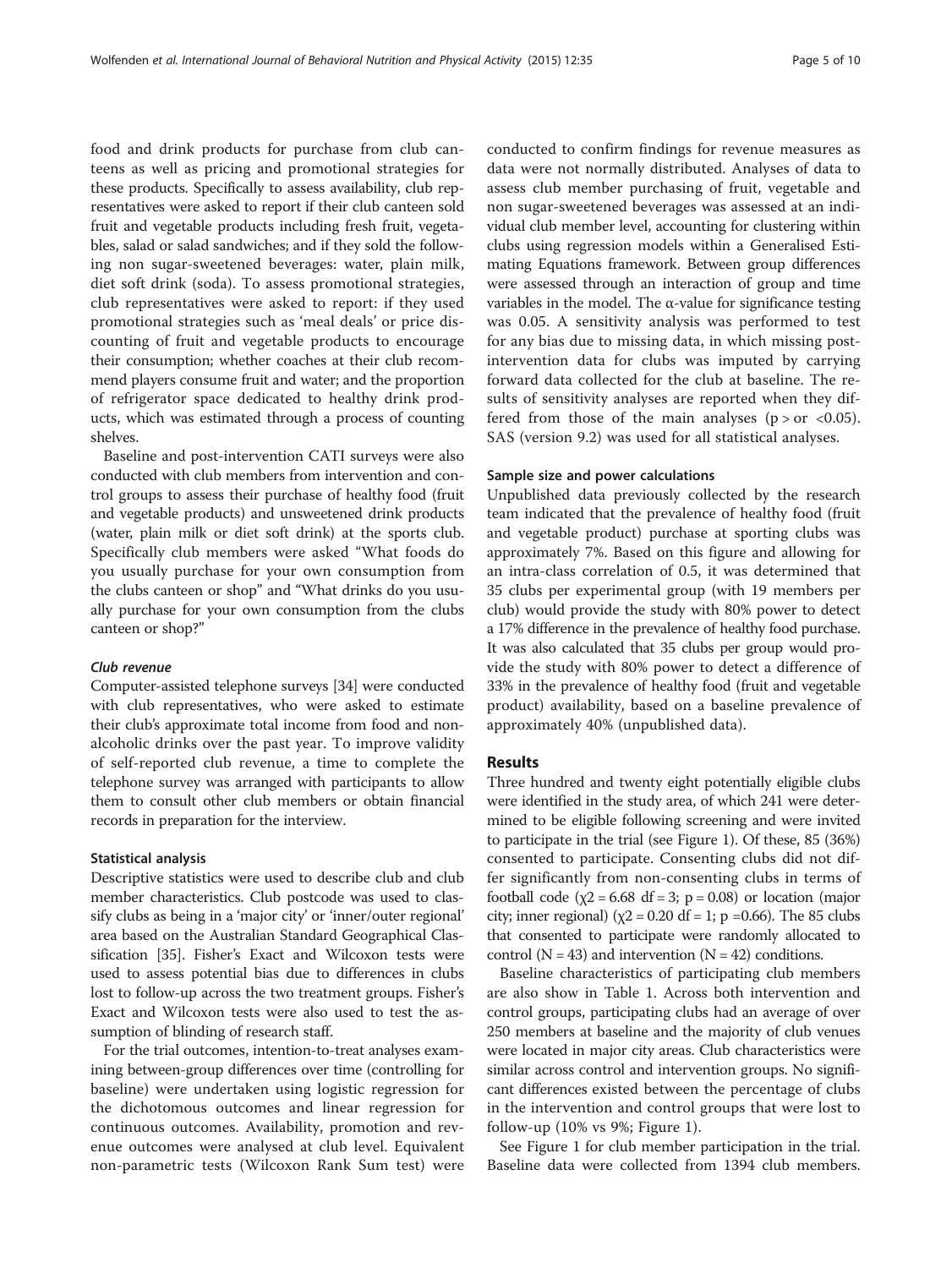<span id="page-5-0"></span>

The post-intervention cross-sectional survey included 567 members of intervention group clubs and 576 members of control group clubs. As shown in Table [1](#page-6-0), both intervention and control groups had approximately one-fifth of participants with a university-level education at baseline and just under half with an income above AU \$52,000. Players were the largest group of survey participants (intervention: 60% and control:47%).

# Fruit and vegetable and non sugar-sweetened drink availability

Post-intervention, clubs receiving the intervention reported a significant increase in the availability of fruit and vegetable products (OR = 5.13; 95% CI 1.70-15.38) at club canteens compared to control group clubs (Table [2](#page-6-0)). There were no statistically significant differences between groups in the reported availability of non sugar-sweetened drink products.

# Fruit and vegetable and non sugar-sweetened drink promotion

As shown in Table [2,](#page-6-0) the proportion of intervention clubs offering meal deals and reduced pricing to promote fruit and vegetable products significantly increased following the intervention (OR = 34.48; 95% CI 4.18-250.00) compared with control clubs. There were no significant differences between groups in use of other promotional strategies.

# Fruit and vegetable and non sugar-sweetened drink purchase

Also shown in Table [3,](#page-7-0) the proportion of intervention club members reporting purchasing fruit and vegetable products increased significantly relative to members of control clubs (OR = 2.58 95% CI; 1.08-6.18). Similarly, reported purchase of non sugar-sweetened drinks increased significantly amongst members of intervention clubs compared to members of control clubs (OR = 1.56; 95% CI 1.09-2.25).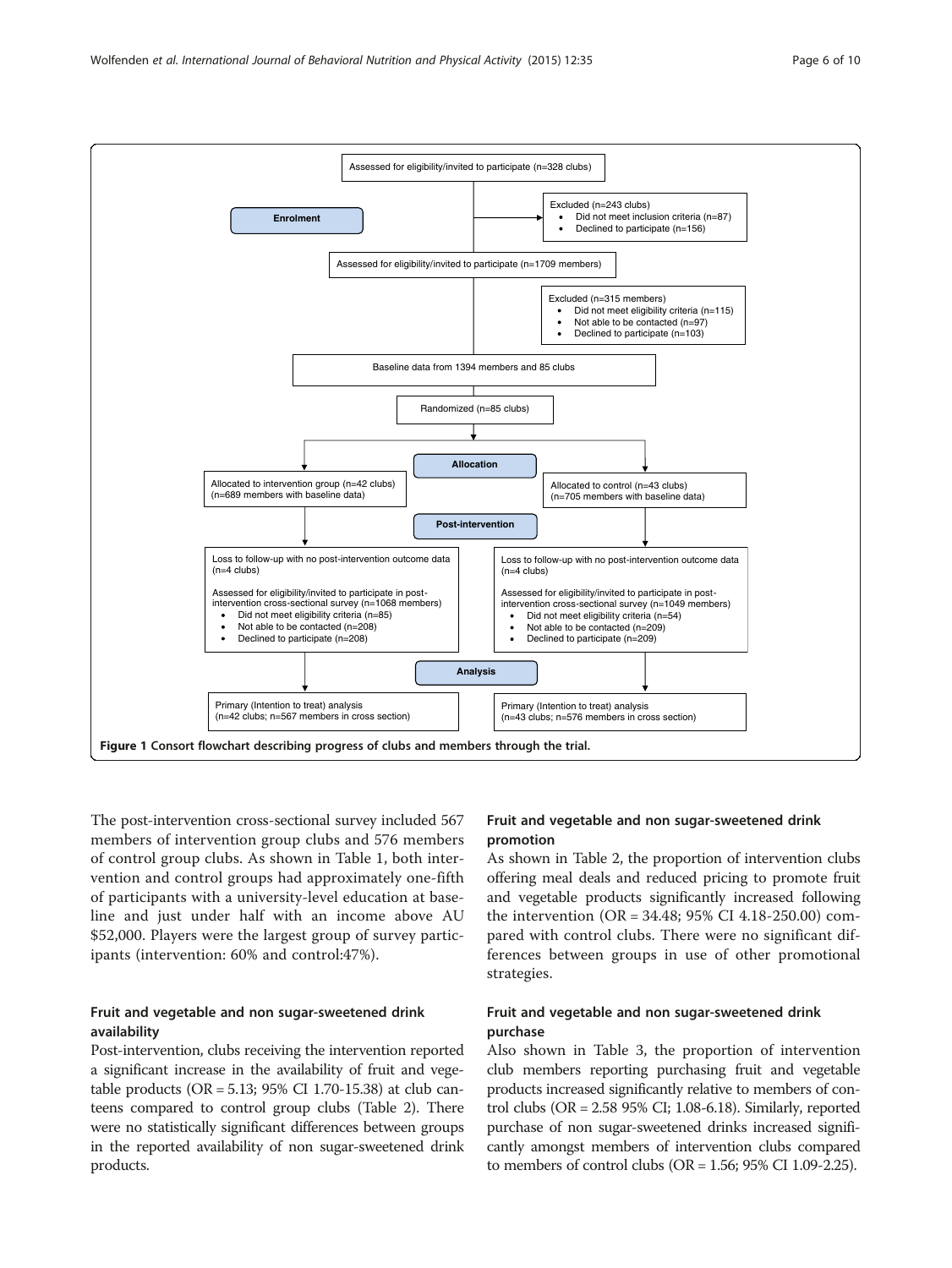| Characteristic      |                             | <b>Control clubs</b><br>(43 clubs; 689 club members) | Intervention clubs<br>(42 clubs; 705 club members) |
|---------------------|-----------------------------|------------------------------------------------------|----------------------------------------------------|
| Clubs               |                             |                                                      |                                                    |
| Football code       | Australian Rules            | 15.6%                                                | 16.7%                                              |
|                     | Rugby League                | 33.3%                                                | 31.0%                                              |
|                     | Soccer/association football | 24.4%                                                | 19.0%                                              |
|                     | Rugby Union                 | 26.7%                                                | 33.3%                                              |
| Geographical region | Major city                  | 80.0%                                                | 83.3%                                              |
|                     | Inner/outer regional        | 20.0%                                                | 16.7%                                              |
| Size                | Mean number of players (SD) | 272 (235)                                            | 259 (360)                                          |
| Role                | Players                     | 47.0%                                                | 60.1%                                              |
|                     | Spectator/other members     | 18.3%                                                | 13.9%                                              |
|                     | Club committee members      | 18.3%                                                | 12.1%                                              |
|                     | Coaches/umpires/referees    | 16.5%                                                | 13.9%                                              |
| Members             |                             |                                                      |                                                    |
| Age of members      | Mean (SD)                   | 32.7 (12.0)                                          | 36.0 (11.9)                                        |
| Gender              | Male                        | 87.0%                                                | 77.4%                                              |
| Education           | University Educated         | 23.2%                                                | 21.0%                                              |
| Income              | More than AU\$52 000        | 48.0%                                                | 49.3%                                              |

<span id="page-6-0"></span>Table 1 Baseline characteristics of participating football clubs and club members

# Club revenue

At baseline, intervention group clubs reported a mean total annual revenue from food and non-alcohol drinks of AU\$32,015 (SD: AU\$35,058) and control group clubs a mean total annual revenue of AU\$23,000 (SD: AU \$25,748). Adjusting for baseline, there was no significant difference in club annual revenue between intervention AU\$29,669 (SD: AU\$31,205) and control group clubs AU\$26,529 (SD: AU\$33,465) following the intervention  $(p = 0.910)$ .

### **Discussion**

To date, community sporting club canteens have been mainly characterised by the sale and promotion of energy dense, nutrient poor foods and beverages [\[16\]](#page-8-0). The findings of this study demonstrate that the intervention can improve the availability and promotion of fruit and vegetable products and non sugar-sweetened beverages and increase the purchase of these products by sporting club members. As the first randomised controlled trial of a nutrition intervention in this setting, the trial makes an important and novel contribution for researchers, policy makers and sporting organisations interested in improving public health nutrition.

At follow-up, 82% of intervention clubs provided fruit and vegetable products for sale, a marked improvement relative to control clubs (45%). This effect size is comparatively larger than that reported for initiatives to improve

| Table 2 Healthy food and drink availability and promotion at baseline and post-intervention by group |  |  |  |  |  |
|------------------------------------------------------------------------------------------------------|--|--|--|--|--|
|------------------------------------------------------------------------------------------------------|--|--|--|--|--|

|                                                                                      | <b>Baseline</b>          |                               | <b>Post-intervention</b> |                               |                                             |         |
|--------------------------------------------------------------------------------------|--------------------------|-------------------------------|--------------------------|-------------------------------|---------------------------------------------|---------|
|                                                                                      | Control<br>clubs<br>n(%) | Intervention<br>clubs<br>n(%) | Control<br>clubs<br>n(%) | Intervention<br>clubs<br>n(%) | <b>OR</b><br>$(95\% \text{ Cl})^{\text{a}}$ | p-value |
|                                                                                      |                          |                               |                          |                               |                                             |         |
| Availability of fruit and vegetable products at<br>club canteen                      | 15 (35%)                 | 19 (45%)                      | 19 (49%)                 | 31 (82%)                      | 5.13 (1.70-15.38)                           | 0.006   |
| Availability of non-sugar sweetened drinks at<br>club canteen                        | 43 (96%)                 | 41 (100%)                     | 28 (93%)                 | 31 (100%)                     | $0.38(0-3.22)$                              | 0.459   |
| Fruit and vegetables promoted via meal deals<br>and reduced pricing                  | 2(4.7%)                  | $3(7.1\%)$                    | $1(2.6\%)$               | 18 (47.0%)                    | 34.48 (4.18-250.00)                         | < 0.001 |
| Coaches recommend fruit or water                                                     | 35 (81.0%)               | 37 (88.0%)                    | 36 (92.0%)               | 34 (89.0%)                    | $0.69(0.14-3.40)$                           | 0.955   |
| % of drink space in canteen fridge occupied<br>by water and plain milk (mean and SD) | 21.72 (13.15)            | 17.13 (6.68)                  | 19.63 (8.06)             | 21.83 (15.68)                 | $\overline{\phantom{a}}$                    | 0.665   |

<sup>a</sup>Odds ratio for the intervention group compared to the control group at post-intervention.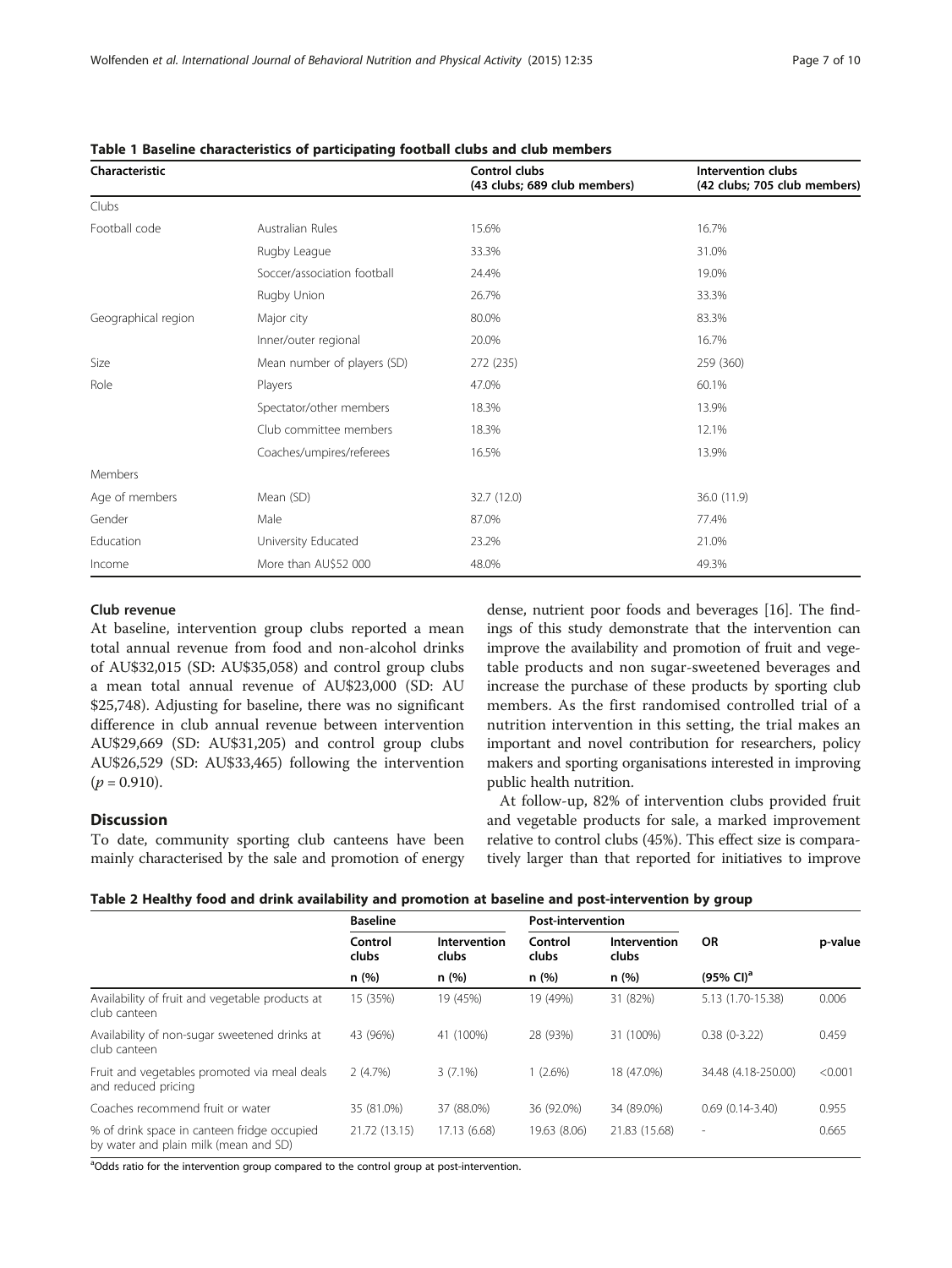|                                                              | <b>Baseline</b>                 |                                      | <b>Post-intervention</b>        |                                      |                                 |             |
|--------------------------------------------------------------|---------------------------------|--------------------------------------|---------------------------------|--------------------------------------|---------------------------------|-------------|
|                                                              | Control club<br>members<br>n(%) | Intervention<br>club members<br>n(%) | Control club<br>members<br>n(%) | Intervention<br>club members<br>n(%) | OR (95% CI) <sup>a</sup>        | p-value     |
|                                                              |                                 |                                      |                                 |                                      |                                 |             |
| Usual purchase of fruit and vegetable<br>products by members | 56 (7.9%)                       | 49 (7.1%)                            | 52 (9.0%)                       | 105 (18.5%)                          | $2.58(1.08-6.18)^{d}$           | $0.033^{b}$ |
| Usual purchase of non sugar-sweetened<br>drinks by members   | 273 (38.7%)                     | 245 (35.6%)                          | 238 (41.3%)                     | 278 (49.0%)                          | $1.56$ (1.09-2.25) <sup>a</sup> | $0.015^{b}$ |
|                                                              |                                 |                                      |                                 |                                      |                                 |             |

<span id="page-7-0"></span>Table 3 Healthy food and drink purchase at baseline and post-intervention by group

<sup>a</sup>Relative odds ratio for the interaction term.

**b**Adjusted for clustering at club level.

fruit and vegetable availability in schools, where availability of these products has typically increased between 0-20% [[10,36](#page-8-0)-[39](#page-8-0)]. These findings support previous research indicating that sporting clubs may be amenable to becoming more health promoting environments [[16](#page-8-0)]. Furthermore, the findings suggest that the intervention enabled clubs to overcome previously reported barriers to introducing fruit and vegetables products such as a perceived lack of consumer demand and concerns regarding profitability [[16](#page-8-0)]. For example, consistent with research in the school canteen setting [[36](#page-8-0),[40](#page-8-0)], this study found fruit and vegetable and non sugar-sweetened drinks were commonly purchased (by 19% and 49% of club members respectively) and no evidence that the introduction of healthy products such as fruit and vegetables reduced club income from non-alcoholic food and beverage sales.

The increase in purchasing of non sugar-sweetened drinks by members of intervention clubs was surprising given that the availability of these products in club canteens was high (>90%) at baseline, and that there was no significant improvement in the amount of fridge space allocated to these products. Potentially, the increase in purchasing of non sugar-sweetened drinks reflects significant increases in the use of 'meal deal' promotions by intervention clubs (47% of intervention clubs conducted such pricing promotions post-intervention compared with 3% of control clubs), which anecdotally often include the discounting of a healthy food and drink combination (e.g. a salad sandwich and a bottle of water). If so, the findings are consistent with previous research indicating that price is a key driver of consumer purchases and a reduction in prices is a powerful tool in encouraging healthy choices [[40,](#page-8-0)[41\]](#page-9-0).

The primary limitation of the trial was its reliance on self-report assessment of trial outcomes. Direct observation or sales data would have provided more valid estimate of product availability, promotion and purchase. The internal validity of the trial would have also been strengthened had the survey items in this study been validated. The trial was nested within a broader randomised trial assessing the impact of an intervention to improve alcohol management at community sporting clubs. As such, there is potential that the simultaneous implementation of interventions in these clubs may have interacted in a way that impacted on the trial findings. For some clubs, for example, having to address alcohol management practices may have reduced the available resources within the club to implement healthy canteen strategies. If this was the case, support targeting canteen strategy implementation only may have yielded greater intervention effects than reported in this manuscript. Finally, the study recruited clubs from major football codes in Australia. The generalizability of the findings to other sporting clubs, or sporting clubs in other jurisdictions requires further study. Given the limitations of the study, future research should seek to confirm the trial findings using more objective measures of fruit and vegetable and sugar-sweetened drink availability and promotion, such as data collected through canteen audits, and on a more diverse sample of sporting clubs. Extending the research to sporting clubs with junior participants has also been identified as an important area for future research given the importance of childhood in establishing healthy dietary habits [\[42](#page-9-0)] and the promotion of unhealthy foods to children in this setting [[43](#page-9-0)].

Despite its limitations, the trial identifies an effective model of improving the sporting club nutrition environment, as is recommended as part of a settings based approach to health promotion. Such findings should be of particular interest to health policy makers and sporting club organisations/management.

#### Ethics approval

The study was approved by The University of Newcastle Human Research Ethics Committee (reference: H-2008- 0432).

#### Abbreviation

CATI: Computer-assisted telephone interview.

#### Competing interests

The authors declare that they have no competing interests.

#### Authors' contributions

LW was lead in the drafting of the manuscript. JW and BR secured funding. LW, MK, PD managed intervention delivery and data collection. All authors contributed to interpretation of analyses, provided critical comment on drafts and approved the final version.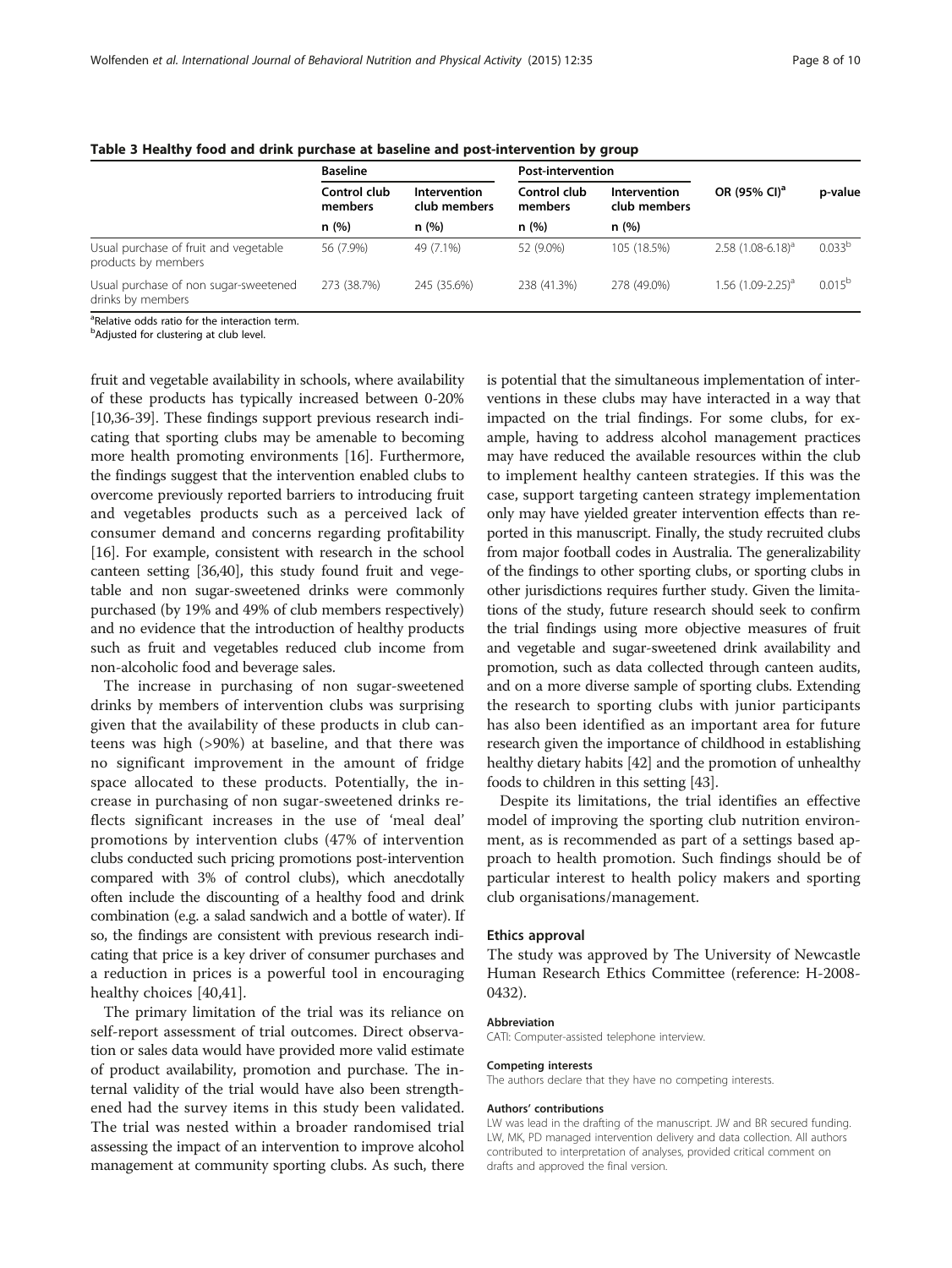#### <span id="page-8-0"></span>Acknowledgements

We acknowledge members of the study advisory group who provided strategic advice on the conduct of the trial.

#### Funding

The trial is nested within a larger study funded by the Australian Research Council under the Linkage Project Grant Scheme. Infrastructure support was provided by the University of Newcastle, Hunter Medical Research Institute, and the Australian Drug Foundation.

#### Author details

<sup>1</sup>School of Medicine and Public Health, The University of Newcastle, Callaghan, NSW 2308, Australia. <sup>2</sup>Hunter New England Population Health, Wallsend, NSW 2287, Australia. <sup>3</sup>Deakin University, Burwood, VIC 3125, Australia. <sup>4</sup>Australian Drug Foundation, Melbourne, VIC 3000, Australia.

#### Received: 2 July 2014 Accepted: 20 February 2015 Published online: 10 March 2015

#### References

- Lim SS, Vos T, Flaxman AD, Danaei G, Shibuya K, Adair-Rohani H, et al. A comparative risk assessment of burden of disease and injury attributable to 67 risk factors and risk factor clusters in 21 regions, 1990–2010: a systematic analysis for the Global Burden of Disease Study 2010. Lancet. 2012;380:2224–60.
- 2. Lock K, Pomerleau J, Causer L, Altmann D, McKee M. The global burden of disease attributable to low consumption of fruit and vegetables: implications for the global strategy on diet. Bull World Health Organ. 2005;83:100–8.
- 3. Muckelbauer R, Libuda L, Clausen K, Toschke AM, Reinehr T, Kersting M. Promotion and provision of drinking water in schools for overweight prevention: randomized, controlled cluster trial. Pediatrics. 2009;123:e661–7.
- 4. James J, Thomas P, Cavan D, Kerr D. Preventing childhood obesity by reducing consumption of carbonated drinks: cluster randomised controlled trial. BMJ. 2004;328:1237.
- 5. Wang Y, Ludwig DS, Sonneville K, Gortmaker SL. IMpact of change in sweetened caloric beverage consumption on energy intake among children and adolescents. Arch Pediatr Adolesc Med. 2009;163:336–43.
- 6. Van Walleghen E, Orr J, Gentile C, Davy B. Pre-meal water consumption reduces meal energy intake in older but not younger subjects. Obestity. 2007;15:93–9.
- Stokols D. Translating social ecological theory into guidelines for community health promotion. Am J Health Promot. 1996;10:282–98.
- 8. Canadian Health Promotion Association. Ottawa charter for health promotion. Can J Pub Health. 1986;1986:425–30.
- 9. Wyse R, Wolfenden L, Campbell E, Campbell K, Wiggers J, Brennan L, et al. A cluster randomized controlled trial of a telephone-based parent intervention to increase preschoolers' fruit and vegetable consumption. Am J Clin Nutr. 2012;96:102–10.
- 10. Nathan N, Wolfenden L, Bell A, Wyse R, Morgan P, Butler M, et al. Effectiveness of a multi-strategy intervention in increasing the implementation of vegetable and fruit breaks by Australian primary schools: a non-randomised controlled trial. BMC Public Health. 2012;12:651.
- 11. Anderson LM, Quinn TA, Glanz K, Ramirez G, Kahwati LC, Johnson DB, et al. The effectiveness of worksite nutrition and physical activity interventions for controlling employee overweight and obesity: a systematic review. Am J Prev Med. 2009;37:340–57.
- 12. Kokko S, Kannas L, Villberg J. The health promoting sports club in Finland a challenge for the settings-based approach. Health Promot Int. 2006;21:219–29.
- 13. Van Tuyckom C, Scheerder J, Bracke P. Gender and age inequalities in regular sports participation: a cross-national study of 25 European countries. J Sports Sci. 2010;28:1077–84.
- 14. Bloom M, Grant M, Watt D. Strengthening Canada: the socio-economic benefits of sport participation in Canada. Ottawa: The Conference Board of Canada; 2005.
- 15. Australian Bureau of Statistics. Sport and recreation: a statistical overview. In: Sport and recreation: a statistical overview. Canberra: Commonwealth of Australia; 2009.
- 16. Young K, Kennedy V, Kingsland M, Sawyer A, Rowland B, Wiggers J, et al. Healthy food and beverages in senior community football club canteens in New South Wales, Australia. Health Promot J Aust. 2012;23(2):149–52.
- 17. Kelly B, Baur LA, Bauman AE, King L, Chapman K, Smith BJ. Examining opportunities for promotion of healthy eating at children's sports clubs. Aust N Z J Public Health. 2010;34:583–8.
- 18. Priest N, Armstrong R, Doyle J, Waters E. Interventions implemented through sporting organisations for increasing participation in sport. Cochrane Database Syst Rev. 2008;3:CD004812.
- 19. Jackson NW, Howes FS, Gupta S, Doyle JL, Waters E. Policy interventions implemented through sporting organisations for promoting healthy behaviour change. Cochrane Database Syst Rev. 2005;(2). Art. No.: CD004809. doi:10.1002/14651858.CD004809.pub2.
- 20. Kingsland M, Wolfenden L, Rowland BC, Tindall J, Gillham KE, McElduff P, et al. A cluster randomised controlled trial of a comprehensive accreditation intervention to reduce alcohol consumption at community sports clubs: study protocol. BMJ Open. 2011, doi:10.1136/bmjopen-2011-000328.
- 21. Campbell MK, Piaggio G, Elbourne DR, Altman DG. Consort 2010 statement: extension to cluster randomised trials. BMJ. 2012;345:e5661. doi:10.1136/bmj.e5661.
- 22. Battaglia M, Link M, Frankel M, Osborn L, Mokdad A. An evaluation of respondent selection methods for household mail surveys. Public Opin Q. 2008;72:459–69.
- 23. Oldendick R, Bishop G, Sorenson S, Tuchfarber A. A comparison of the Kish and last birthday methods of respondent selection in telephone surveys. J Off Stat. 1998;4:307–18.
- 24. Duff C, Munro G. Preventing alcohol-related problems in community sports clubs: the good sports program. Subst Use Misuse. 2007;42:1991–2001.
- 25. Jaime PC, Lock K. Do school based food and nutrition policies improve diet and reduce obesity? Prev Med. 2009;48:45–53.
- 26. French S, Jeffery RW, Story M, Brietlow K, Baxter J, Hannan P, et al. Pricing and promotion effects on low-fat vending snack purchases: the CHIPS study. Am J Public Health. 2001;91:112–7.
- 27. Glanz K, Hoelscher D. Increasing fruit and vegetable intake by changing environments policy and pricing: restaurant-based research, strategies and recommendations. Prev Med. 2004;39:88–93.
- 28. Story M, Nanney M, Schwartz M. Schools and obesity prevention: creating school environment and policies to promote healthy eating and physical activity. Milbank Q. 2009;87:71–100.
- 29. Larson N, Story M. A Review of environmental influences on food choices. Ann Behav Med. 2009;38:S56–73.
- 30. Wiita B, Stombaugh I, Buch J. Nutrition knowledge and eating practices of young female athletes. J Phys Educ Recreat Dance. 1995;66(3):36–42.
- 31. Glanz K, Bader M, Iyer S. Grocery store marketing strategies and obesity: an integrative review. Am J Prev Med. 2012;42:503–12.
- 32. Turley L, Shannon J. The impact and effectiveness of advertisements in a sports arena. J Serv Mark. 2000;14:323–36.
- 33. Worsley A. Nutrition knowledge and food consumption: can nutrition knowledge change food behaviour? Asia Pac J Clinic Nutr. 2002;11:S579–85.
- 34. Choi B. Computer assisted telephone interviewing (CATI) for health surveys in public health surveillance: methodological issues and challenges ahead. Chronic Dis Can. 2004;25:21–7.
- 35. 1216.0 Statistical Geography Volume 1 Australian Standard Geographical Classification (ASGC), Jul 2006 [\[http://www.abs.gov.au/AUSSTATS/abs@.nsf/](http://www.abs.gov.au/AUSSTATS/abs@.nsf/Lookup/1216.0Main+Features1Jul%202006?OpenDocument) [Lookup/1216.0Main+Features1Jul%202006?OpenDocument](http://www.abs.gov.au/AUSSTATS/abs@.nsf/Lookup/1216.0Main+Features1Jul%202006?OpenDocument)].
- 36. Haroun D, Harper C, Wood L, Nelson M. The impact of the food-based and nutrient-based standards on lunchtime food and drink provision and consumption in primary schools in England. Public Health Nutr. 2011;14:209–18.
- 37. Belansky ES, Cutforth N, Delong E, Litt J, Gilbert L, Scarbro S, et al. Early effects of the federally mandated local wellness policy on school nutrition environments appear modest in Colorado's rural, low-income elementary schools. J Am Diet Assoc. 2010;110:1712–7.
- 38. Cullen KW, Watson K, Zakeri I, Ralston K. Exploring changes in middle-school student lunch consumption after local school food service policy modifications. Public Health Nutr. 2006;9:814–20.
- 39. Moore L, Tapper K. The impact of school fruit tuck shops and school food policies on children's fruit consumption: a cluster randomised trial of schools in deprived areas. J Epidemiol Commun H. 2008;62:926–31.
- 40. French SA, Story M, Jeffery RW, Snyder P, Eisenburg M, Sidebottom A, et al. Pricing strategy to promote fruit and vegetable purchase in high school cafeterias. J Am Diet Assoc. 1997;97:1008–10.